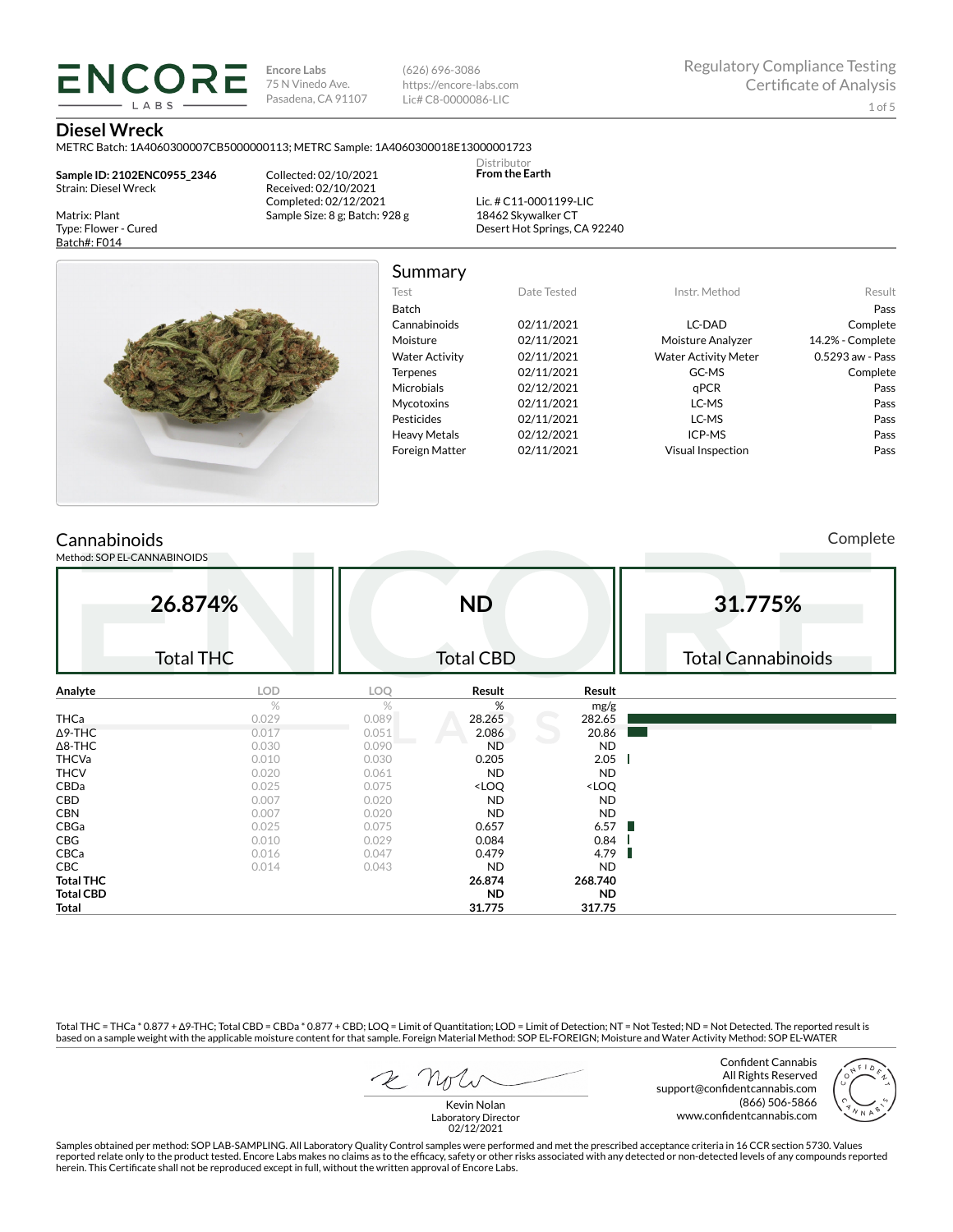**ENCORE Encore Labs** 75 N Vinedo Ave. Pasadena, CA 91107

(626) 696-3086 https://encore-labs.com Lic# C8-0000086-LIC

## **Diesel Wreck**

**LARS** 

| Sample ID: 2102ENC0955 2346                                                          | Collected: 02/10/2021                                                           | Distributor<br><b>From the Earth</b>         |                              |               |  |
|--------------------------------------------------------------------------------------|---------------------------------------------------------------------------------|----------------------------------------------|------------------------------|---------------|--|
| <b>Strain: Diesel Wreck</b><br>Matrix: Plant<br>Type: Flower - Cured<br>Batch#: F014 | Received: 02/10/2021<br>Completed: 02/12/2021<br>Sample Size: 8 g; Batch: 928 g | Lic. # C11-0001199-LIC<br>18462 Skywalker CT | Desert Hot Springs, CA 92240 |               |  |
| <b>Terpenes</b>                                                                      |                                                                                 |                                              |                              |               |  |
| Method: SOP EL-TERPENES                                                              |                                                                                 |                                              |                              |               |  |
| Analyte                                                                              | <b>LOD</b>                                                                      | LOO                                          | Result                       | <b>Result</b> |  |
|                                                                                      | $\%$                                                                            | $\%$                                         | %                            | mg/g          |  |
| β-Myrcene                                                                            | 0.002                                                                           | 0.011                                        | 1.355                        | 13.55         |  |
| $\beta$ -Caryophyllene                                                               | 0.003                                                                           | 0.011                                        | 0.665                        | 6.65          |  |
| $\alpha$ -Pinene                                                                     | 0.001                                                                           | 0.011                                        | 0.465                        | 4.65          |  |
| $\beta$ -Pinene                                                                      | 0.001                                                                           | 0.011                                        | 0.220                        | 2.20          |  |
| $\alpha$ -Humulene                                                                   | 0.002                                                                           | 0.011                                        | 0.199                        | 1.99          |  |

| <b>B-Pinene</b>     | 0.001 | 0.011 | 0.220                                                    | 2.20                         |  |
|---------------------|-------|-------|----------------------------------------------------------|------------------------------|--|
| $\alpha$ -Humulene  | 0.002 | 0.011 | 0.199                                                    | 1.99                         |  |
| δ-Limonene          | 0.002 | 0.011 | 0.136                                                    | 1.36                         |  |
| Linalool            | 0.002 | 0.011 | 0.036                                                    | 0.36                         |  |
| trans-Nerolidol     | 0.001 | 0.007 | 0.031                                                    | 0.31                         |  |
| Camphene            | 0.001 | 0.011 | 0.013                                                    | 0.13                         |  |
| $\alpha$ -Bisabolol | 0.002 | 0.011 | ND.                                                      | ND.                          |  |
| $\alpha$ -Terpinene | 0.002 | 0.011 | ND.                                                      | ND.                          |  |
| cis-Nerolidol       | 0.000 | 0.005 | <b>ND</b>                                                | ND                           |  |
| δ-3-Carene          | 0.001 | 0.011 | <b>ND</b>                                                | ND.                          |  |
| Eucalyptol          | 0.002 | 0.011 | ND.                                                      | ND.                          |  |
| y-Terpinene         | 0.002 | 0.011 | ND                                                       | ND.                          |  |
| Guaiol              | 0.002 | 0.011 | ND.                                                      | ND.                          |  |
| Isopulegol          | 0.003 | 0.011 | ND.                                                      | ND.                          |  |
| Ocimene             | 0.002 | 0.011 | ND.                                                      | ND.                          |  |
| Terpinolene         | 0.002 | 0.011 | <loq< th=""><th><loq< th=""><th></th></loq<></th></loq<> | <loq< th=""><th></th></loq<> |  |
| <b>Total</b>        |       |       | 3.120                                                    | 31.20                        |  |

# Primary Aromas



Date Tested: 02/11/2021<br>LOQ = Limit of Quantitation; LOD = Limit of Detection; NT = Not Tested; ND = Not Detected. The reported result is based on a sample weight with the applicable moisture content for that sample.



2 not

Confident Cannabis All Rights Reserved support@confidentcannabis.com (866) 506-5866 www.confidentcannabis.com



Kevin Nolan Laboratory Director 02/12/2021

Samples obtained per method: SOP LAB-SAMPLING. All Laboratory Quality Control samples were performed and met the prescribed acceptance criteria in 16 CCR section 5730. Values reported relate only to the product tested. Encore Labs makes no claims as to the efficacy, safety or other risks associated with any detected or non-detected levels of any compounds reported<br>herein. This Certificate shall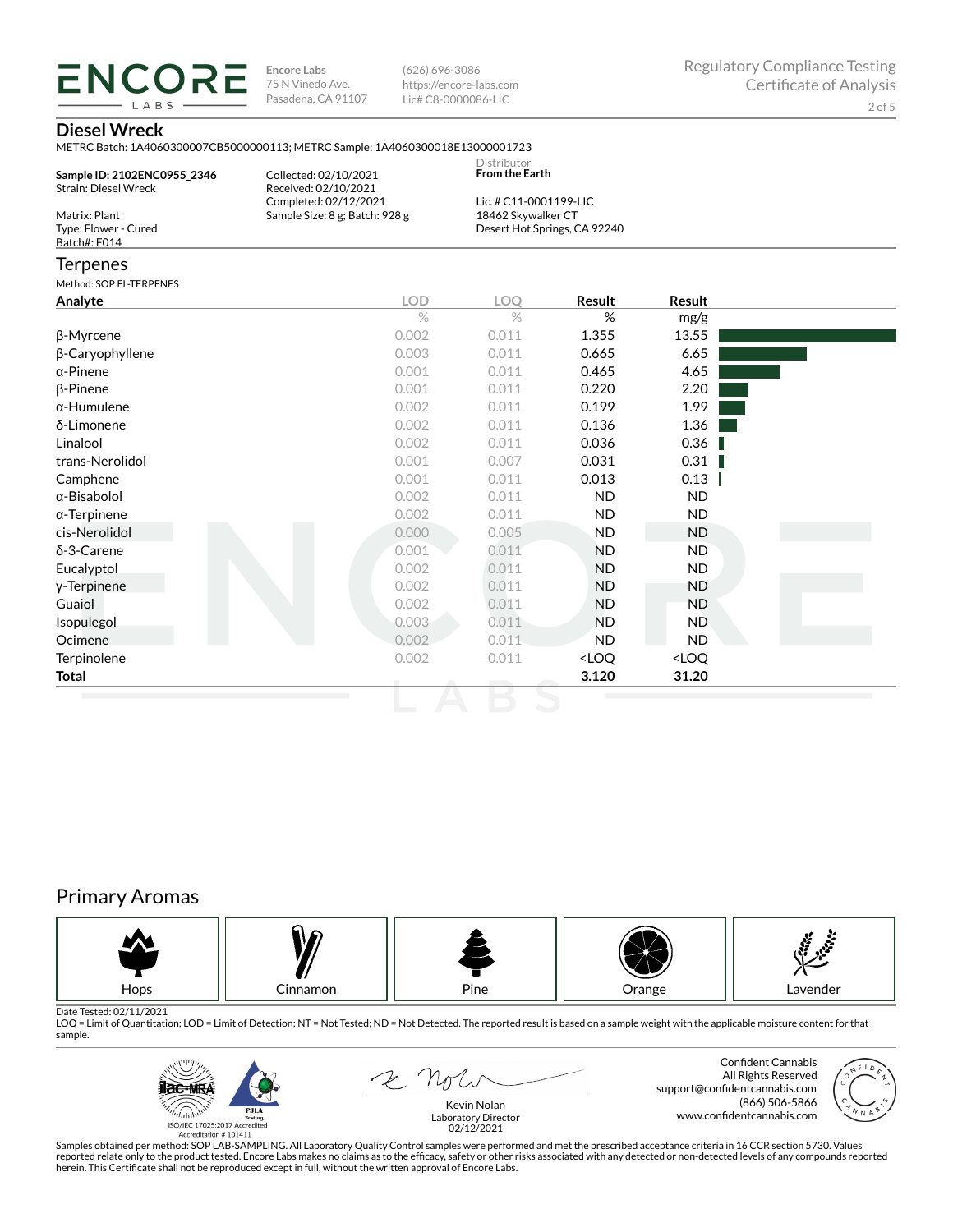**Encore Labs** 75 N Vinedo Ave. Pasadena, CA 91107 (626) 696-3086 https://encore-labs.com Lic# C8-0000086-LIC

> Distributor **From the Earth**

#### **Diesel Wreck**

Matrix: Plant Type: Flower - Cured Batch#: F014

Pesticides

METRC Batch: 1A4060300007CB5000000113; METRC Sample: 1A4060300018E13000001723

**Sample ID: 2102ENC0955\_2346** Strain: Diesel Wreck

**ENCORE IARS** 

> Received: 02/10/2021 Completed: 02/12/2021 Sample Size: 8 g; Batch: 928 g

Collected: 02/10/2021

Lic. # C11-0001199-LIC 18462 Skywalker CT Desert Hot Springs, CA 92240

#### Method: SOP EL-PesticidesLCMS LC-MS **Analyte LOD LOQ Limit Result Status**  $\mu$ g/g  $\mu$ g/g  $\mu$ g/g  $\mu$ g/g Abamectin 0.005 0.02 0.1 ND Pass Acephate 0.002 0.01 0.1 ND Pass Acequinocyl 0.01 0.02 0.1 ND Pass Acetamiprid 0.005 0.02 0.1 ND Pass Aldicarb 0.05 0.1 0.05 ND Pass Azoxystrobin 0.005 0.02 0.1 ND Pass Bifenazate 0.005 0.01 0.1 ND Pass Bifenthrin 0.005 0.01 3 ND Pass Boscalid 0.02 0.05 0.1 ND Pass **Captan 12 0.2 0.3 0.7 ND Pass Carbaryl 0.02 0.05 0.5 ND Pass** Carbofuran 0.05 0.1 0.05 ND Pass Chlorantraniliprole 0.002 0.01 10 ND Pass Chlordane 0.05 0.1 0.05 ND Pass Chlorfenapyr 0.05 0.1 0.05 ND Pass Chlorpyrifos 0.05 0.1 0.05 ND Pass Clofentezine 0.01 0.02 0.1 ND Pass Coumaphos 0.02 0.05 0.02 ND Pass Cyfluthrin 0.05 0.1 2 ND Pass Cypermethrin 0.1 0.2 1 ND Pass Daminozide 0.02 0.05 0.02 ND Pass **Diazinon** 0.002 0.01 0.1 ND Pass Dichlorvos 0.02 0.05 0.02 ND Pass Dimethoate 0.02 0.05 0.02 ND Pass Dimethomorph 0.005 0.02 2 ND Pass Ethoprophos 0.05 0.1 0.05 ND Pass Etofenprox 0.05 0.1 0.05 ND Pass Etoxazole 0.005 0.02 0.1 ND Pass Fenhexamid 0.005 0.02 0.1 ND Pass Fenoxycarb 0.05 0.1 0.05 ND Pass Fenpyroximate 0.005 0.02 0.1 ND Pass Fipronil 0.05 0.1 0.05 ND Pass Flonicamid 0.01 0.02 0.1 ND Pass **Analyte LOD LOQ Limit Result Status**  $\mu$ g/g  $\mu$ g/g  $\mu$ g/g  $\mu$ g/g Fludioxonil 0.01 0.05 0.1 ND Pass Hexythiazox 0.005 0.02 0.1 ND Pass **Imazalil 11 0.05 0.1 0.05 ND Pass** Imidacloprid 0.005 0.02 5 ND Pass Kresoxim Methyl  $0.005$  0.02 0.1 ND Pass **Malathion** 0.02 0.05 0.5 **ND Pass** Metalaxyl 0.002 0.005 2 ND Pass Methiocarb 0.05 0.1 0.05 ND Pass **Methomyl** 0.01 0.02 1 **ND Pass** Mevinphos 0.02 0.05 0.02 ND Pass Myclobutanil 0.005 0.01 0.1 ND Pass **Naled 1200 0.01 0.02 0.1 ND Pass Oxamyl** 0.005 0.01 0.5 **ND Pass** Paclobutrazol 0.05 0.1 0.05 ND Pass Parathion Methyl 0.02 0.05 0.02 ND Pass Pentachloronitrobenzene 0.02 0.05 0.1 ND Pass Permethrin 0.02 0.05 0.5 ND Pass Phosmet 0.01 0.02 0.1 ND Pass Piperonyl Butoxide 0.002 0.01 3 ND Pass Prallethrin 0.005 0.02 0.1 ND Pass Propiconazole 0.005 0.01 0.1 ND Pass **Propoxur 1988 0.05 0.1 0.05 ND Pass Pyrethrins 0.02 0.05 0.5 ND Pass Pyridaben 1988 0.005 0.01 0.1 ND Pass Spinetoram 0.005 0.01 0.1 ND Pass** Spinosad 0.005 0.01 0.1 ND Pass Spiromesifen 0.01 0.02 0.1 ND Pass Spirotetramat 0.005 0.01 0.1 ND Pass Spiroxamine 0.05 0.1 0.05 ND Pass Tebuconazole 0.005 0.01 0.1 ND Pass Thiacloprid 0.02 0.05 0.02 ND Pass Thiamethoxam 0.005 0.01 5 ND Pass Trifloxystrobin 0.005 0.01 0.1 ND Pass

LOQ = Limit of Quantitation; LOD = Limit of Detection; NT = Not Tested; ND = Not Detected.

**ilac-MRA P.ILA** أيطيبك ISO/IEC 17025:2017 Ac

Accreditation #101411

Z Not

Confident Cannabis All Rights Reserved support@confidentcannabis.com (866) 506-5866 www.confidentcannabis.com



Kevin Nolan Laboratory Director 02/12/2021

Samples obtained per method: SOP LAB-SAMPLING. All Laboratory Quality Control samples were performed and met the prescribed acceptance criteria in 16 CCR section 5730. Values reported relate only to the product tested. Encore Labs makes no claims as to the efficacy, safety or other risks associated with any detected or non-detected levels of any compounds reported herein. This Certificate shall not be reproduced except in full, without the written approval of Encore Labs.

Pass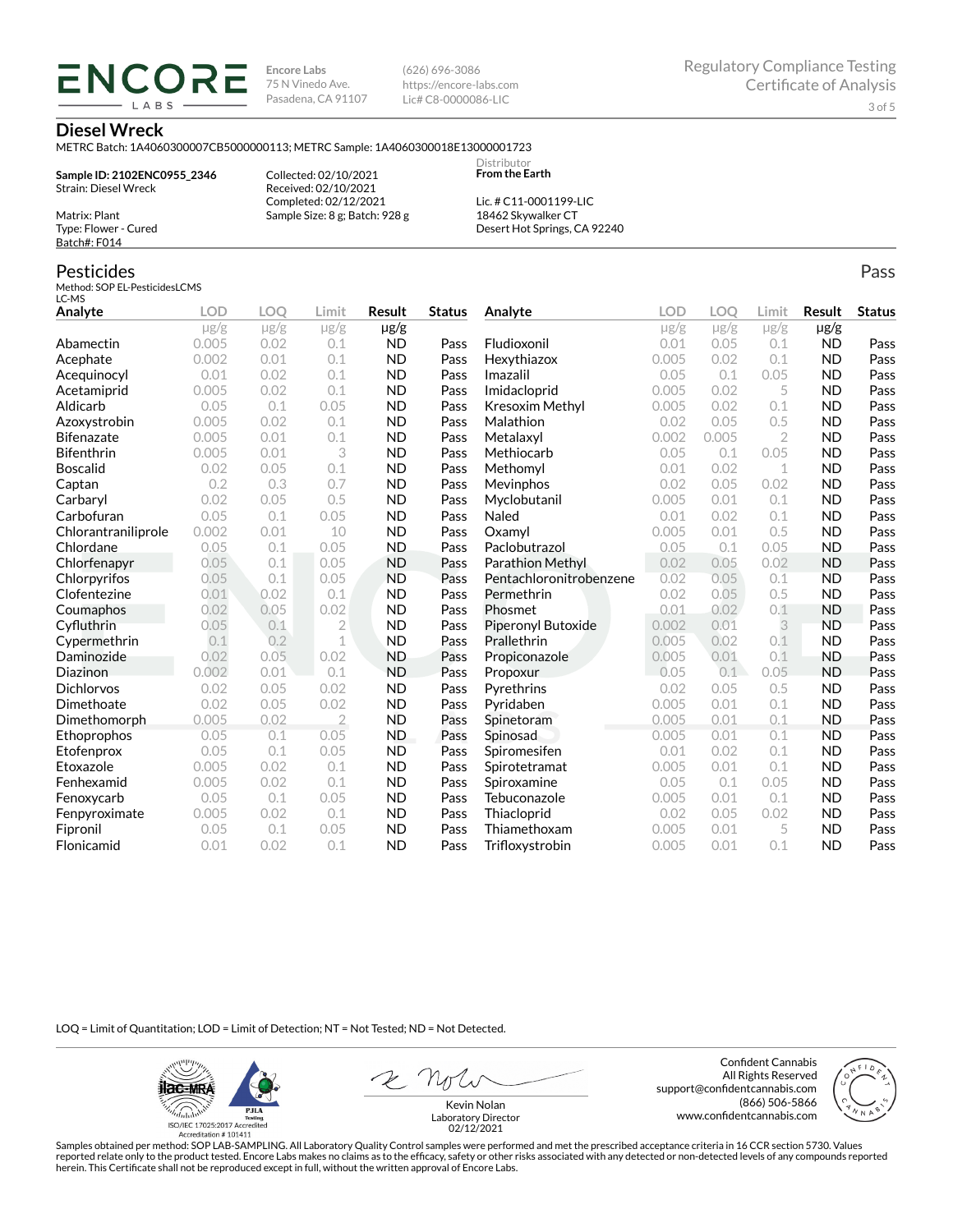**ENCORE Encore Labs** 75 N Vinedo Ave. Pasadena, CA 91107 LABS

(626) 696-3086 https://encore-labs.com Lic# C8-0000086-LIC

## **Diesel Wreck**

METRC Batch: 1A4060300007CB5000000113; METRC Sample: 1A4060300018E13000001723

| Sample ID: 2102ENC0955 2346<br><b>Strain: Diesel Wreck</b> | Collected: 02/10/2021<br>Received: 02/10/2021<br>Completed: 02/12/2021 | Distributor<br><b>From the Earth</b><br>Lic. # C11-0001199-LIC |                                   |          |               |
|------------------------------------------------------------|------------------------------------------------------------------------|----------------------------------------------------------------|-----------------------------------|----------|---------------|
| Matrix: Plant                                              | Sample Size: 8 g; Batch: 928 g                                         | 18462 Skywalker CT                                             |                                   |          |               |
| Type: Flower - Cured                                       |                                                                        | Desert Hot Springs, CA 92240                                   |                                   |          |               |
| Batch#: F014                                               |                                                                        |                                                                |                                   |          |               |
| <b>Mycotoxins</b>                                          |                                                                        |                                                                |                                   |          | Pass          |
| Method: SOP EL-PesticidesLCMS<br>LC-MS                     |                                                                        |                                                                |                                   |          |               |
| Analyte                                                    | <b>LOD</b>                                                             | LOO                                                            | Limit                             | Result   | <b>Status</b> |
|                                                            | $\cdot$ $\cdot$ $\sim$ $\sqrt{2}$                                      | $\cdot$ $\cdot$ $\sim$ $\sqrt{2}$                              | $\cdot$ $\cdot$ $\sim$ $\sqrt{2}$ | ۔۔۔ الصن |               |

|                         | µg/kg | µg/kg | µg/kg | µg/kg     |        |
|-------------------------|-------|-------|-------|-----------|--------|
| <b>B1</b>               |       |       |       | <b>ND</b> | Tested |
| B <sub>2</sub>          |       |       |       | <b>ND</b> | Tested |
| G <sub>1</sub>          |       |       |       | <b>ND</b> | Tested |
| G <sub>2</sub>          |       |       |       | <b>ND</b> | Tested |
| Ochratoxin A            |       | -     | 20    | <b>ND</b> | Pass   |
| <b>Total Aflatoxins</b> |       |       | 20    | <b>ND</b> | Pass   |



Date Tested: 02/11/2021 LOQ = Limit of Quantitation; LOD = Limit of Detection; NT = Not Tested; ND = Not Detected.



Confident Cannabis All Rights Reserved support@confidentcannabis.com (866) 506-5866 www.confidentcannabis.com



Kevin Nolan Laboratory Director 02/12/2021

Samples obtained per method: SOP LAB-SAMPLING. All Laboratory Quality Control samples were performed and met the prescribed acceptance criteria in 16 CCR section 5730. Values reported relate only to the product tested. Encore Labs makes no claims as to the efficacy, safety or other risks associated with any detected or non-detected levels of any compounds reported<br>herein. This Certificate shall